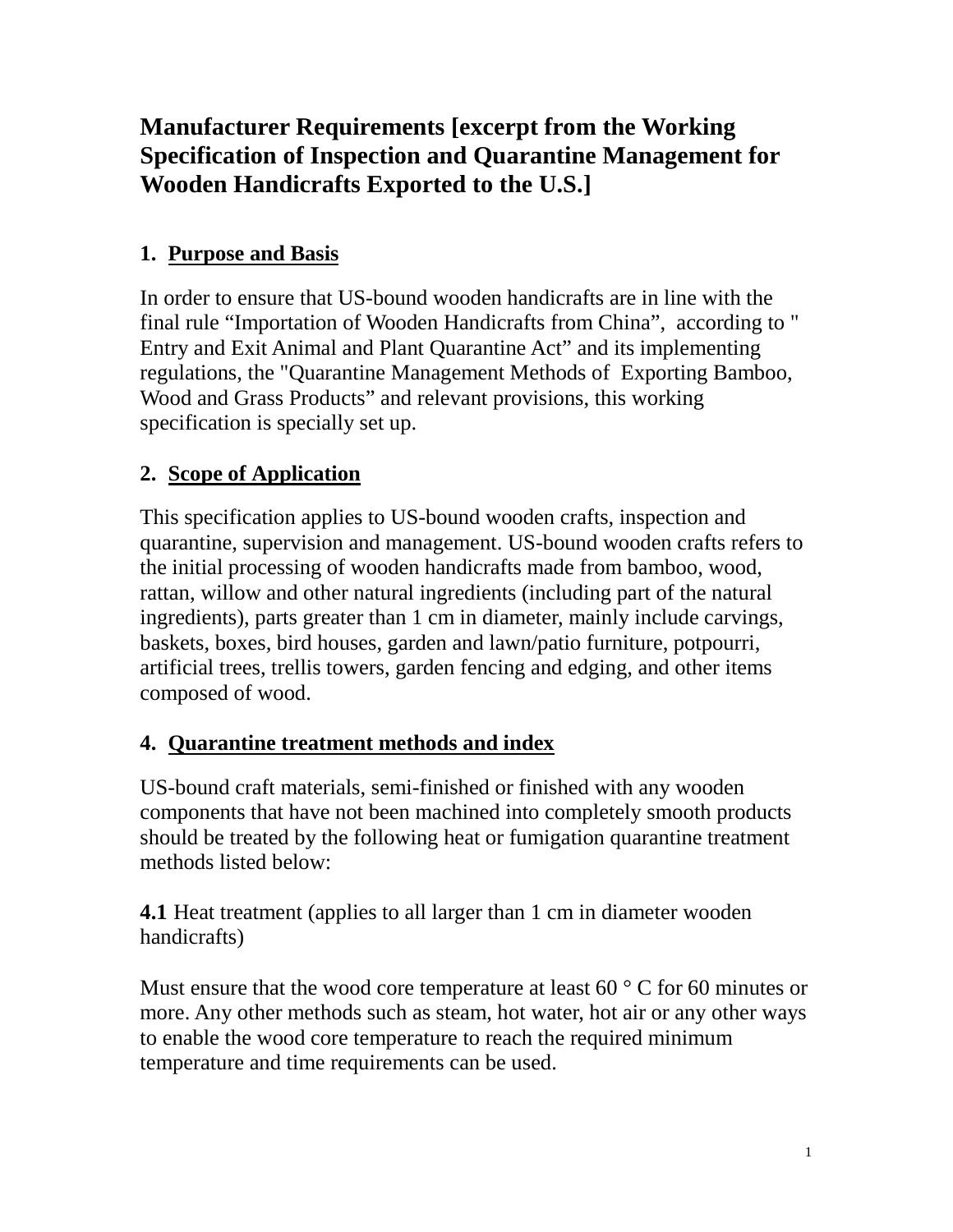**4.2** Methyl bromide fumigation for components with a diameter less than 15.24 cm / 6 inches and larger than 1 cm; in order to insure the fumigant gets proper penetration.

**4.2.1** Under atmosphere pressure, treat according to the following standards:

|                                    | Dosage Rate<br>( $Ib/1,000 \text{ ft}^3$ ) | <b>Minimum Concentration Readings (ounces) At:</b> |                   |       |           |        |
|------------------------------------|--------------------------------------------|----------------------------------------------------|-------------------|-------|-----------|--------|
| Temperature                        |                                            | $0.5 \; hr^1$                                      | $2 \text{ hrs}^2$ | 4 hrs | 16 $hrs3$ | 24 hrs |
| $80 °F$ or<br>above                | $3.5$ lbs                                  | 36                                                 | 33                | 30    | 25        | 17     |
| 70-79 °F                           | $4.5$ lbs                                  | 50                                                 | 45                | 40    | 25        | 22     |
| 60-69 °F <sup>4</sup>              | 6 lbs                                      | 65                                                 | 55                | 50    | 42        | 29     |
| 50-59 $\degree$ F                  | $7.5$ lbs                                  | 80                                                 | 70                | 60    | 42        | 36     |
| 40-49 $\textdegree$ F <sub>5</sub> | 9 lbs                                      | 85                                                 | 76                | 70    | 42        | 42     |

Treatment: T404-d—MB at NAP—tarpaulin or chamber

1 If the fumigation is conducted in a closed-door container, take the first reading at 1 hour instead of 0.5 hours. 2 If the fumigation is conducted in a closed-door container, take the second reading at 2.5 hour instead of 2 hours.

3 If the 16-hour reading is **not** performed, the 24-hour reading **must** have the following minimum concentrations: For 80 °F or above—25 oz.; for 70-79 °F—25 oz.; for 60-69 °F—42 oz; for 50-59 °F—42 oz; and 40-49 °F—42 oz.

**4.2.2** The minimum fumigation temperature should not be lower than 5 °C. . **4.3** Kiln Drying in accordance with the schedules prescribed for the regulated article in the Dry Kiln Operator's Manual, Agriculture Handbook 188. (Manual located at: (Chapter 7).

#### **5. Registration Management**

**5.1** All producing industries of wooden handicrafts to be exported to the U.S. should be registered with CIQ. The conditions of registration are as follows:

**5.1.1** Requirements of hardware facility:

**5.1.1.1** Production area is neat and clean, roads and site surface paved, no standing water;

**5.1.1.2** Production and processing area and living area separate or have effective isolating measures

**5.1.1.3** Reasonable plant layout, raw materials storage areas, production and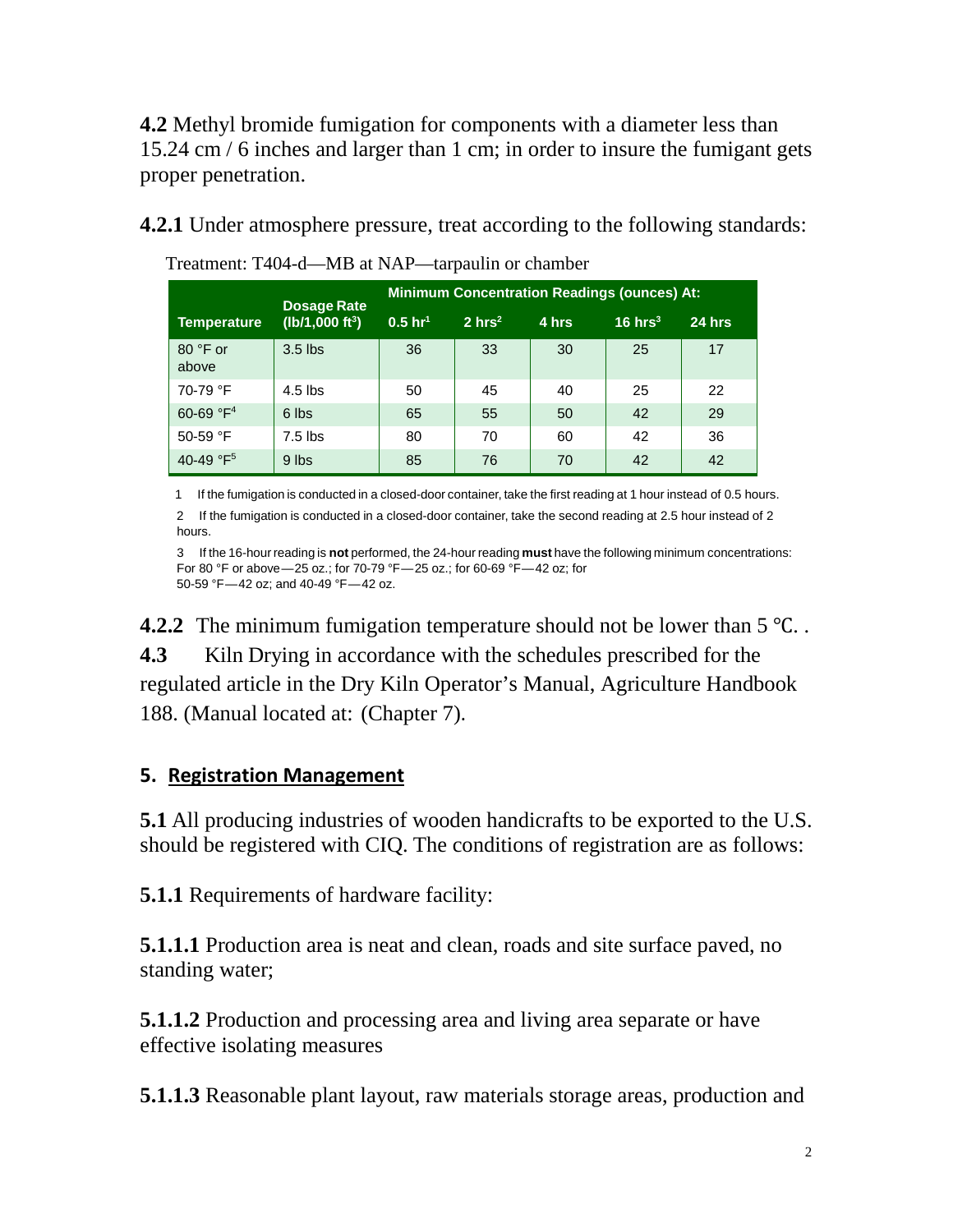processing areas, packaging and finished product storage area divided, and the relative isolation

**5.1.1.4** There are enclosed independent storage areas of the finished product, which are clean, and display clear identification information. There is a certain distance between the finished products and the floor and wall.

**5.1.1.5**. The production and processing establishments regularly cleaned and kept clean.

**5.1.2** Requirements of Quarantine Treatment:

**5.1.2.1** Shall meet the requirements for quarantine and treatment facilities outlined in "Treatment Equipment Requirements for the Wood Packaging Identification Industry" for inspection and approved by CIQ for their products' quarantine treatment. Manufacturers, who do not have quarantine treatment facilities, should entrust the treatment to enterprises approved by CIQ for their products' quarantine treatment;

**5.1.2.2** The quarantine treatment process meets the heat treatment, kiln drying or fumigation requirements of the U.S.

**5.1.2.3** Technical personnel of quarantine treatment of US-bound wooden handicraft production enterprises must be trained and authorized by CIQs and can conduct the quarantine treatment operation in accordance with United States requirements.

**5.1.3** Management requirements:

**5.1.3.1** The manufacturers develop a quality management system which includes at a minimum the production management systems, pest control system, and traceability management system

**5.1.3.2** Submit it in writing including: a map of the factory; flow chart of processing; quarantine measures; specific procedures implemented for traceability from treatment to labeling of final packaging; details of the quality control system; and a copy of business license for review; prior to requesting the on-site inspection for certificate.

**5.1.3.3** Identify the employee who is to become the industry inspector, for